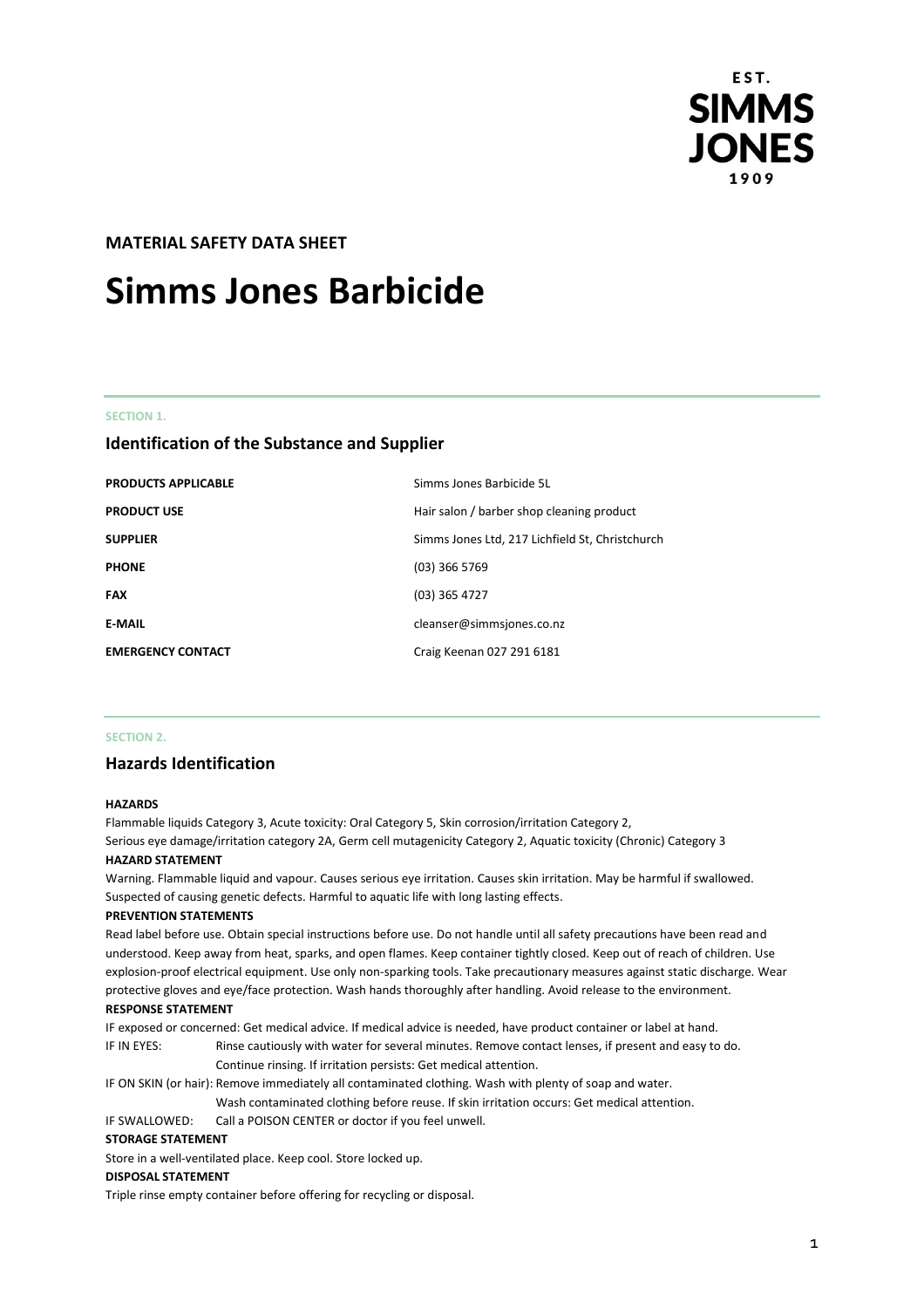#### **SECTION 3.**

#### **Composition and Information on Ingredients**

| <b>INGREDIENT</b>     | <b>PROPORTION</b> | <b>CAS NUMBER</b> |
|-----------------------|-------------------|-------------------|
| Isopropyl Alcohol     | $<$ 20%           | 67-63-0           |
| Benzalkonium Chloride | $<$ 3%            | 8001-54-5         |
| Sodium Nitrite        | $<$ 2%            | 7632-00-0         |

#### **SECTION 4.**

#### **First Aid Measures**

| If medical advice is needed, have product container or label at hand. |                                                                                                         |
|-----------------------------------------------------------------------|---------------------------------------------------------------------------------------------------------|
| IF IN EYES:                                                           | Rinse cautiously with water for several minutes. Remove contact lenses, if present and easy to do.      |
|                                                                       | Continue rinsing. If irritation persists: Get medical attention.                                        |
|                                                                       | IF ON SKIN (or hair): Remove immediately all contaminated clothing. Wash with plenty of soap and water. |
|                                                                       | Wash contaminated clothing before reuse. If skin irritation occurs: Get medical attention.              |
| IF SWALLOWED:                                                         | Call a POISON CENTER or doctor if you feel unwell.                                                      |

#### **SECTION 5.**

#### **Fire-Fighting Measures**

| <b>EXTINGUISHING MEDIA</b>      | Foam, $CO2$ , dry chemical, or water fog    |
|---------------------------------|---------------------------------------------|
| <b>COMBUSTION PRODUCTS</b>      | Oxides of carbon and organic compounds      |
| <b>FIRE-FIGHTING PROCEDURES</b> | Normal fire-fighting procedures may be used |

#### **SECTION 6.**

#### **Accidental Release Measures**

| <b>EMERGENCY PROCEDURES</b>      | No special procedures required                                        |
|----------------------------------|-----------------------------------------------------------------------|
| <b>ENVIRONMENTAL PRECAUTIONS</b> | Avoid release to the environment                                      |
| <b>SPILL CONTROL</b>             | Collect leaking liquid in sealable containers, absorb liquid in inert |
|                                  | absorbent, and wash contaminated area with plenty of water            |

#### **SECTION 7.**

### **Handling and Storage**

| <b>HANDLING PRECAUTIONS</b> | Obtain special instructions before use.                                   |  |
|-----------------------------|---------------------------------------------------------------------------|--|
|                             | Do not handle until all safety precautions have been read and understood. |  |
|                             | Wear protective gloves and eye/face protection.                           |  |
| <b>STORAGE</b>              | Store in a well-ventilated place. Keep cool. Store locked up.             |  |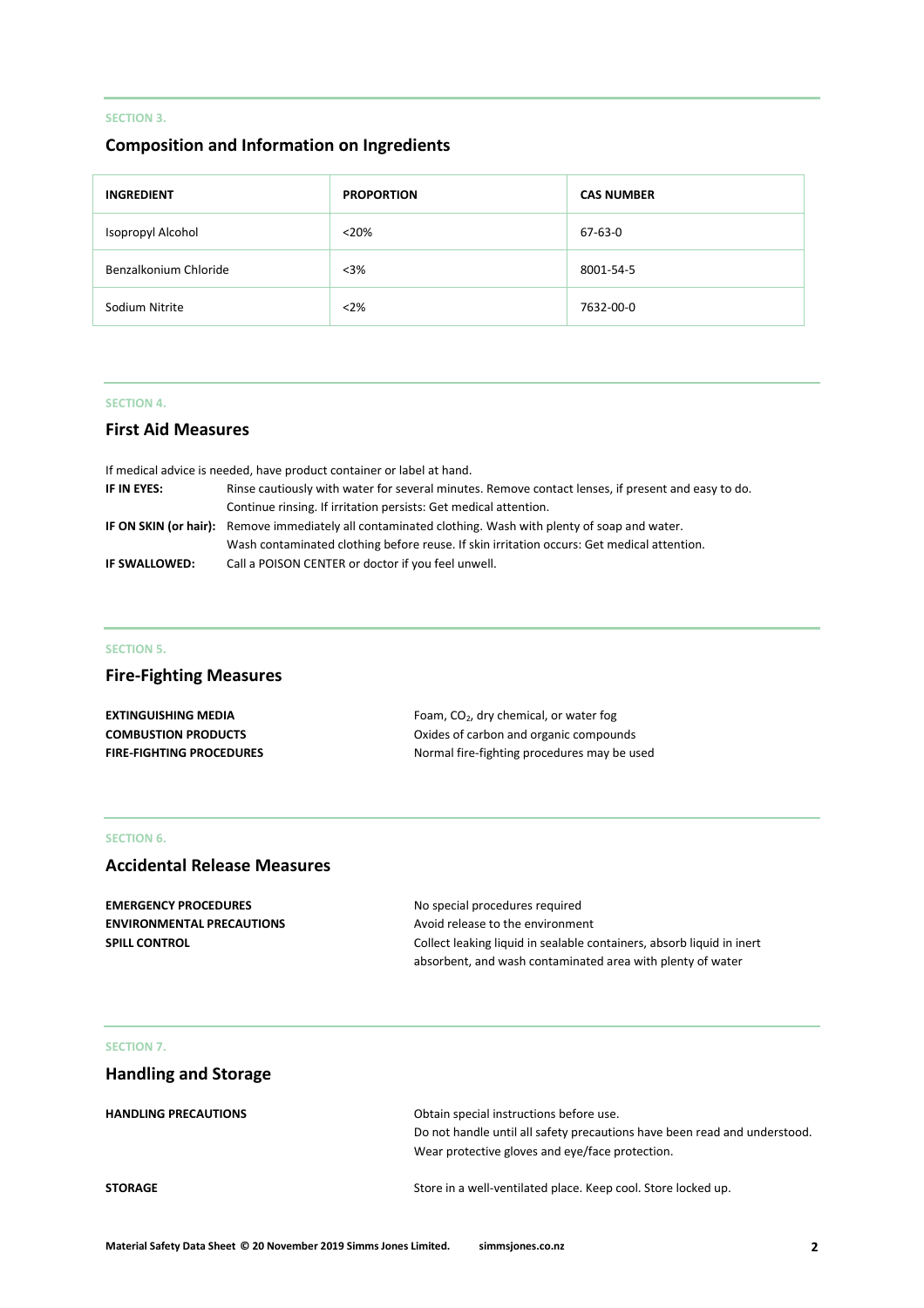#### **SECTION 8.**

#### **Exposure Controls/Personal Protection**

**RESPIRATORY PROTECTION** None required **PROTECTIVE GLOVES** Nitrile rubber **EYE PROTECTION** Splash-proof goggles

**EXPOSURE LIMITS** 8 h TWA = 3117 mg/m<sup>3</sup> 15 min STEL =  $6235$  mg/m<sup>3</sup> **ENGINEERING CONTROLS** Ensure ventilation is adequate. Keep containers closed.

#### **SECTION 9.**

#### **Physical and Chemical Properties**

| <b>APPEARANCE</b>                              | Clear blue liquid  |
|------------------------------------------------|--------------------|
| <b>ODOUR</b>                                   | Faint alcohol      |
| <b>ODOUR THRESHOLD</b>                         | Not Available      |
| рH                                             | $7-9$              |
| <b>MELTING POINT/FREEZING POINT</b>            | $-89C$             |
| <b>BOILING RANGE</b>                           | 83-100°C           |
| <b>FLASH POINT</b>                             | 28ºC               |
| <b>FLAMMABILITY</b>                            | Flammable liquid   |
| <b>LOWER FLAMMABILITY LIMIT</b>                | 35%                |
| <b>UPPER FLAMMABILITY LIMIT</b>                | 100%               |
| <b>VAPOUR PRESSURE</b>                         | 2.4 kPa at 20°C    |
| <b>VAPOUR DENSITY</b>                          | 10                 |
| <b>RELATIVE DENSITY</b>                        | 0.99               |
| <b>SOLUBILITY</b>                              | Completely misc    |
| <b>PARTITION CO-EFFICIENT: n-OCTANOL/WATER</b> | Not Determined     |
| <b>AUTO-IGNITION TEMPERATURE</b>               | Not Determined     |
| <b>DECOMPOSITION TEMPERATURE</b>               | 320°C              |
| <b>KINEMATIC VISCOSITY</b>                     | $9.0x10^{-7}m^2/s$ |
|                                                |                    |

# **Fame India** Category 3 **Iy miscible with water**  $1^2/s$

#### **SECTION 10.**

#### **Stability and Reactivity**

**REACTIVITY Stable under normal handling conditions** Stable under normal handling conditions

**STORAGE CONDITIONS** Store in a well-ventilated place. Keep cool. Store locked up. **INCOMPATIBLE SUBSTANCES Acetylene, acids, amines, chlorine, hydrogen peroxide, ethylene oxide,** isocyanates, aluminium, reducing agents, and combustible material HAZARDOUS DECOMPOSITION PRODUCTS **Oxides of carbon, nitrogen, and sodium** 

#### **SECTION 11.**

#### **Toxicological Information**

**ACUTE TOXICITY ACUTE TOXICITY May be harmful if swallowed SKIN CORROSION/IRRITATION** Causes skin irritation **SERIOUS EYE DAMAGE/IRRITATION** Causes serious eye irritation **RESPIRATORY OR SKIN SENSITISATION No sensitisation GERM CELL MUTAGENICITY** Suspected of causing genetic defects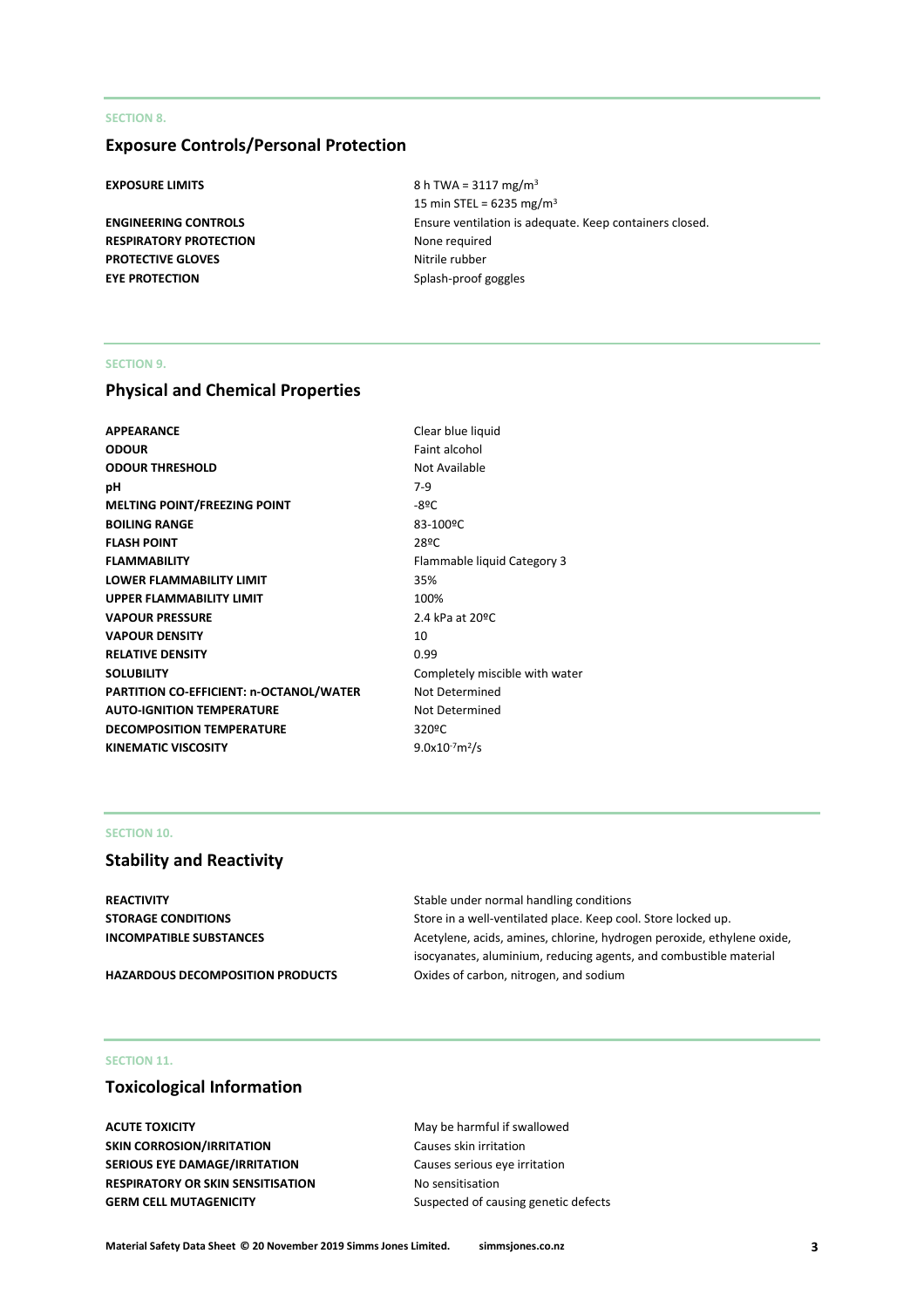**CARCINOGENICITY** Not carcinogenic **REPRODUCTIVE TOXICITY** No reproductive toxicity **SPECIFIC TARGET ORGAN TOXICITY -SINGLE EXPOSURE** No specific organ toxicity **-REPEATED EXPOSURE** No specific organ toxicity **ASPIRATION HAZARD** No aspiration hazard

**TOXICITY ISOPROPYL ALCOHOL**

**SKIN IRRITATION** SPECIES: Rabbit RESULT: Mild SOURCE: National Technical Information Service. (Springfield, Virginia 22161). Formerly United States Clearinghouse for Scientific & Technical Information.

#### **EYE IRRITATION**

SPECIES: Rabbit RESULT: Mild. Graded 4 on a scale of 1-10 (10 being the most severe) after 24 h. SOURCE: Grant, W.M. Toxicology of the Eye. 3rd edition. Springfield, Illinois: Charles C. Thomas Publisher, 1986. 539.

#### **BENZALKONIUM CHLORIDE**

**ACUTE ORAL TOXICITY** STUDY: Rat, LD<sub>50</sub> VALUE: 344 mg/kg **ACUTE DERMAL TOXICITY** STUDY: Rat, LD<sub>50</sub> VALUE: 3340 mg/kg **EYE DAMAGE** STUDY: Rabbit, DOT method, 24 h RESULT: Corrosive **SKIN DAMAGE** Causes skin burns **SENSITISATION** STUDY: Guinea pig, Buehler test, OECD Test Guideline 406 RESULT: Not sensitising **GENOTOXICITY IN VITRO** STUDY: Salmonella typhimurium, Ames test, OECD 471

RESULT: Negative

STUDY: Human lymphocytes, Chromosome aberration test, OECD 473 RESULT: Negative

#### **SODIUM NITRITE**

STUDY: Rat, LD<sub>50</sub> VALUE: 85 mg/kg SOURCE: ICI Chemicals & Polymers Limited, Runcorn, Cheshire (48). Dangerous properties of industrial materials 6th Edition. Editor: N. Sax, 1984.

STUDY: Male mouse - C3H strain, Dominant lethal assay, Gavage, 5 days, 0 or 50 mg/kg/day

RESULT: Sodium nitrite significantly reduced the number of pregnancies (to 80% of controls) in females mated with treated males only in week 2 after treatment. However, pre- and post-implantation losses were not increased at any time, nor were the numbers of corpora lutea per pregnancy, implants per pregnancy, or number of live embryos per pregnancy. Thus, this study was negative for dominant lethal effects.

SOURCE: ICI Chemical & Polymers Limited, Runcorn, Cheshire (132). Teramoto S., Shingu A., and Shirasu Y., 1978, Mutation Research, Volume 56, pages 335-340.

STUDY: Mammalian oocytes or early embryo, Chromosome aberrations in vivo, CYO+ RESULT: Positive SOURCE: Panel Report EMICBACK/41729; Mutation Research 87:143-188, 1981.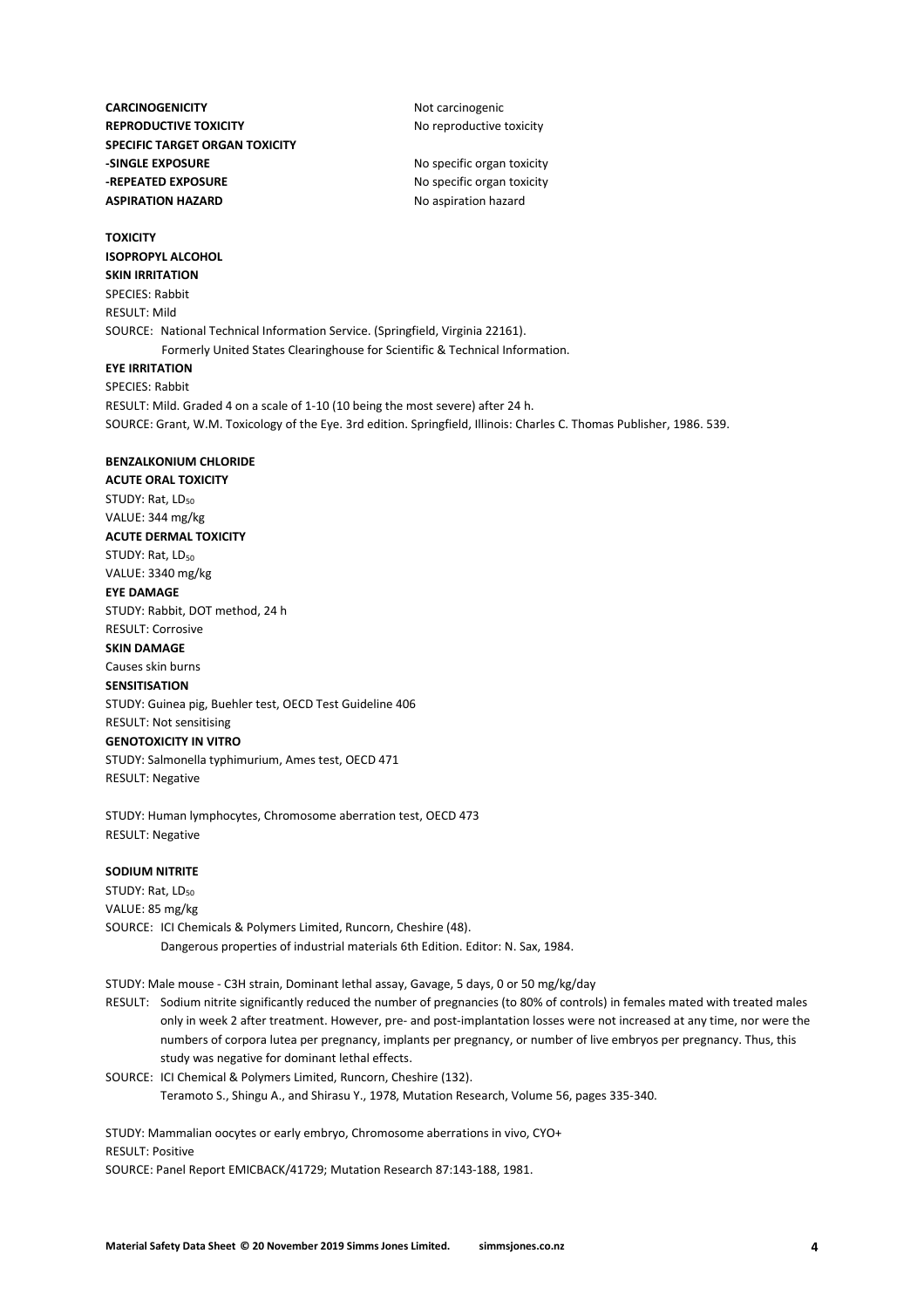- STUDY: Female rat, 1.25 g/L In drinking water, exposure between days 5 and 18 of pregnancy, Doses equivalent to an average of  $210 \pm 36$  mg/kg/day sodium nitrite
- RESULT: At termination, bone marrow of adults and fetal liver samples were used for analysis of chromosomal aberrations. Pregnant and non-pregnant females showed significant increased aberrations. Aberrations were also increased in fetal liver.
- SOURCE: ICI Chemicals & Polymers Limited, Runcorn, Cheshire (146). Nahas E.L., Mond S., Globus M., 1984, Journal of Toxicology and Environmental Health, Volume 13, pages 643-647.

#### **SECTION 12.**

#### **Ecological Information**

#### **SODIUM NITRITE ECOTOXICITY**

**ACUTE**

STUDY: Oncorhynchus mykiss (Rainbow trout, Donaldson trout), flow-through, 96 h, LC<sub>50</sub> VALUE: 0.11 mg/L SOURCE: Reference number 2588. Russo R.C., Thurston R.V., and Emerson K. (1981), Acute Toxicity of Nitrite to Rainbow Trout (Salmo gairdneri): Effects of pH, Nitrite Species, and Anion Species, Canadian Journal of Fisheries and Aquatic Sciences, 38:387-393. STUDY: Australian redclaw crayfish (Cherax quadricarinatus), static, 48 h, LC<sub>50</sub> VALUE: 1.1 mg/L SOURCE: Reference number 16217. Rouse D.B., Kastner R.J., and Reddy K.S. (1995). Toxicity of Ammonia and Nitrite to Hatchling Redclaw Crayfish, Cherax quadricarinatus. Freshwater Crayfish 10:298-303. **CHRONIC** STUDY: Rainbow trout (Salmo gairdneri), 49 days, NOEC VALUE: 0.05 mg/L SOURCE: ICI Chemicals & Polymers Limited, Runcorn, Cheshire. Wedemeyer G. and Yasutake W., 1978, Journal of the Fisheries Research Board of Canada, Volume 35, pages 822-827. **BIOACCUMULATIVE:** No  $log P_{OW} = -3.7$  at 25°C METHOD: OECD Guideline 107 "Partition Coefficient (n-octanol/water), Flask-shaking Method" SOURCE: BASF AG Ludwigshafen (10) BASG AG, Department of Analytics, unpublished investigation (BRU 92.008) **BIODEGRADABILITY** Rapidly Degradable **BIOACCUMULATIVE POTENTIAL** Not Bioaccumulative **MOBILITY IN SOIL NOTE:** Not Determined

#### **SECTION 13.**

#### **Disposal Considerations**

**DISPOSAL** DISPOSAL **Triple rinse empty container before offering for recycling or disposal.** 

#### **SECTION 14.**

#### **Transportation Information**

**UN NUMBER** Not Hazardous for transport **SHIPPING NAME** Simms Jones Barbicide **DANGEROUS GOODS CLASS** Not Hazardous for transport **UN PACKING GROUP** Not Hazardous for transport **ENVIRONMENTAL HAZARDS** Harmful to aquatic life

**SPECIAL PRECAUTIONS** No special precautions required